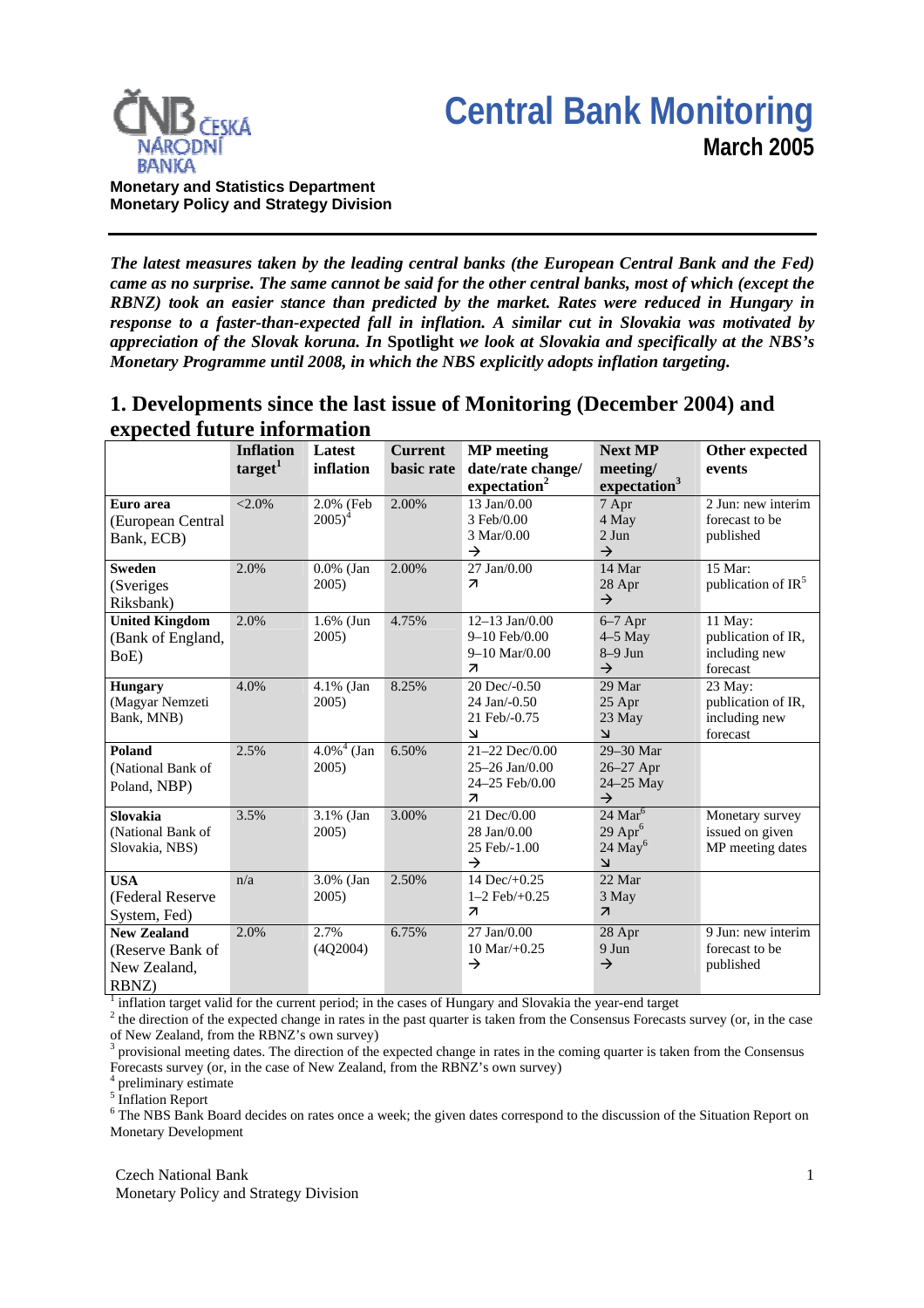# **Central Bank Monitoring March 2005 March 2005**

# **2. News**

#### **[ECB assesses euro area financial stability ...](http://www.ecb.int/press/key/date/2004/html/sp041215.en.html)**

In December, the ECB published its first ever Financial Stability Review, prepared by the Banking Supervision Committee (BSC). The Review brings together for the first time the financial stability reports drawn up at the level of euro area member states (currently 7 out of the 12 member states). The Review states that financial stability improved last year, but also points out several potential threats to stability, for example the high price of oil, imbalances in the US economy, high property prices and the related high level of debt of European households, and the efforts of financial institutions to invest in high-yield assets even at the cost of higher risk.

### **[... and launches live press conference webcasting](http://www.ecb.int/press/pr/date/2005/html/pr050303_1.en.html)**

Starting on 3 March 2005, the ECB's press conference following the Governing Council's meeting will be webcast live on the ECB's website. A TV signal will also be available with a slight delay. The press conference is simultaneously interpreted into three languages: English, French and German.

### **[Riksbank to start publishing forecast based on market rates ...](http://www.riksbank.com/templates/Page.aspx?id=15784)**

In a speech given in February, Riksbank Governor Lars Heikensten outlined changes which are expected to appear as early as the March Inflation Report. The main change is a switch to publishing forecasts based on predicted market interest rates (the Riksbank previously assumed constant interest rates). Heikensten says that the main advantages of the change include better material underpinning the bank's decisions, the opportunity to discuss future rates and more transparent decision-making. The change will also allow the bank to produce a longer-term forecast.

#### **[... and sells off its gold](http://www.riksbank.com/templates/Page.aspx?id=15453)**

The Riksbank also announced in February that it had sold 15 tonnes of gold under the renewed Central Bank Gold Agreement (CBGA), between 15 European central banks, which came into force in September 2004. The agreement allows it to sell up to 60 tonnes of gold over a five-year period. The gold holdings at the Riksbank currently amount to approximately 170 tonnes.

#### **[BoE publishes equations for its new model …](http://www.bankofengland.co.uk/publications/beqm/beqmfull.pdf)**

Since 2003 the BoE has been using the Bank of England Quarterly Model (BEQM) to produce its macroeconomic projections. Last summer the BoE published the core attributes of the model, and this January it also disclosed the individual equations of the model complete with parameterisation. The BEQM is based on assumptions of agents' behaviour at the microeconomic level, i.e. it implicitly contains a production and consumption function. It contains, among other things, equations disaggregating GDP and describing the labour market, property market and government performance. The model's outputs are used by the Monetary Policy Committee, but the published projection is also based on the MPC members' expert judgment and on the technical assumption of constant rates.

#### **[... and reforms its money market operations](http://www.bankofengland.co.uk/pressreleases/2005/014.htm)**

The BoE in February introduced the first of a series of planned changes to its money market operations aimed at making monetary policy implementation more flexible, efficient and transparent. With effect from 11 March the overnight repo rate will be the basic repo rate plus 25 b.p. and the rate on the overnight deposit facility will be the basic repo rate minus 25 b.p. The reverse repo rate is now also indexed to the basic repo rate.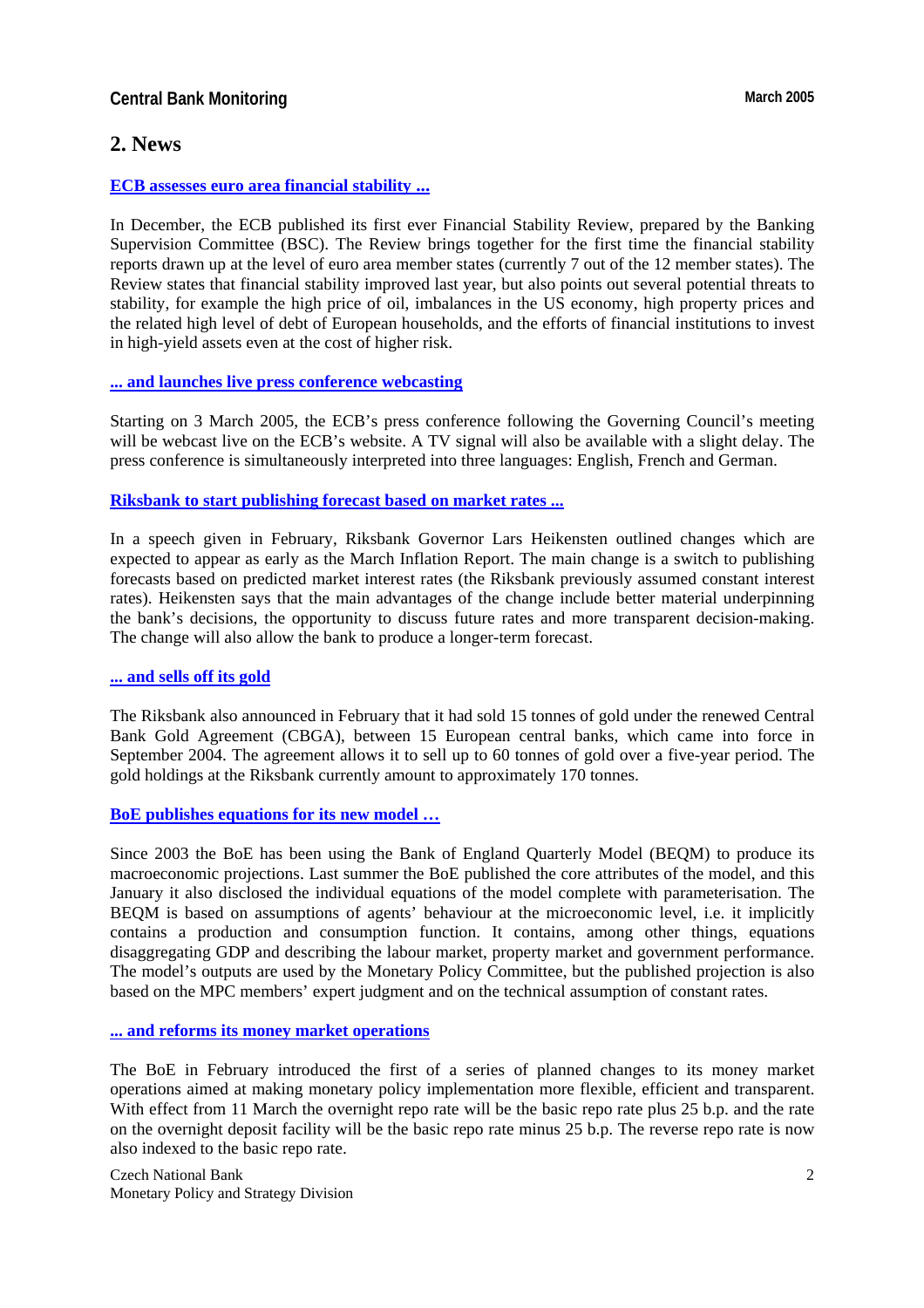## **Central Bank Monitoring March 2005 March 2005**

#### **[Magyar Nemzeti Bank Council has new members ...](http://english.mnb.hu/Engine.aspx?page=mnben_sajtokozlemenyek&ContentID=6536)**

At the start of February, Prime Minister Ferenc Gyurcsány appointed four new Monetary Council members. They are: Judit Neményi, former Director of Research at the MNB, Tamás Bánfi and Csaba Csáki from Corvinus University, and Péter Bihari, former Chief Economist at Budapest Bank. Gyurcsány notified MNB Governor Zsigmond Járai of these names just one hour before they were made public, prompting the MNB to issue a press release expressing disagreement with the one-step expansion of the number of Council members and with some of the nominees. The nominations have still to be formally approved by President Ferenc Mádl.

#### **[... and starts to publish minutes of its meetings](http://english.mnb.hu/Engine.aspx?page=mnben_monet_kozlem&ContentID=6404)**

The MNB began publishing minutes of the Council's meetings as from December. The minutes are published prior to the next Council meeting and are divided into two sections. The first discusses economic and financial developments based on analyses submitted by staff of the bank. The second contains an evaluation of current economic conditions by the Council members and the monetary policy decision actually taken. The minutes state the numerical division of the votes cast, but do not put names to those votes. The publication of the minutes is not directly linked with the appointment of the new Council members, as the former has been in trial operation since last June.

#### **[National Bank of Poland agrees euro area membership strategy with government](http://www.nbp.pl/Homen.aspx?f=/en/aktualnosci/2005/rmnbp_en.html)**

At a meeting held at the start of February, representatives of the MPC and the Polish government agreed that Poland's membership of the euro area will foster an upturn in economic growth. An appropriate fiscal-monetary policy mix, as defined in the government's Convergence Programme, was given as a condition for successful fulfilment of the Maastricht criteria. The government and the NBP also agreed that Poland's stay in ERM II should be as short as possible, that it would be desirable to exclude pension reform costs from the assessed public finance deficit, and that the exchange rate criterion should be interpreted in a way that eliminates unnecessary macroeconomic risk.

#### **[National Bank of Slovakia adopts inflation targeting, ...](http://www.nbs.sk/MPOL/MPROG/2008A.PDF)**

At the end of December the NBS published its Monetary Programme until 2008, when Slovakia plans to join the euro area. The document defines the NBS's monetary policy as "inflation targeting in the conditions of ERM II". See *Spotlight* for more details of the NBS's new monetary policy system.

### **[... introduces weekly meetings ...](http://www.nbs.sk/PRESS/BB280105.HTM)**

The NBS Bank Board announced at the end of January that it will meet once a week (rather than once a month as previously). These meetings, at which the regular Situation Reports will not be discussed (these will remain monthly), will "consider the current situation on the financial market and confirm the results of the regular sterilisation repo tenders". This step should give the Board scope for more flexible and operative decision-making. The only change in NBS rates (-1.0 percentage point) made so far in this weekly system coincided with the discussion of the February Situation Report.

**[... and combats exchange rate appreciation.](http://www.nbs.sk/PRESS/BB080205.HTM)**

The continuing appreciation pressure on the Slovak koruna has forced the NBS to intervene in the forex market several times this year. Given the limited effect of these interventions, the NBS in February took the unusual measure of stopping the withdrawal of liquidity in repo tenders. This way it wants to deter short-term speculative capital, much of which has been invested in repo tenders. The result is that money market rates are now some 100 b.p. below the NBS reference rate (currently 3.0%) at all maturities.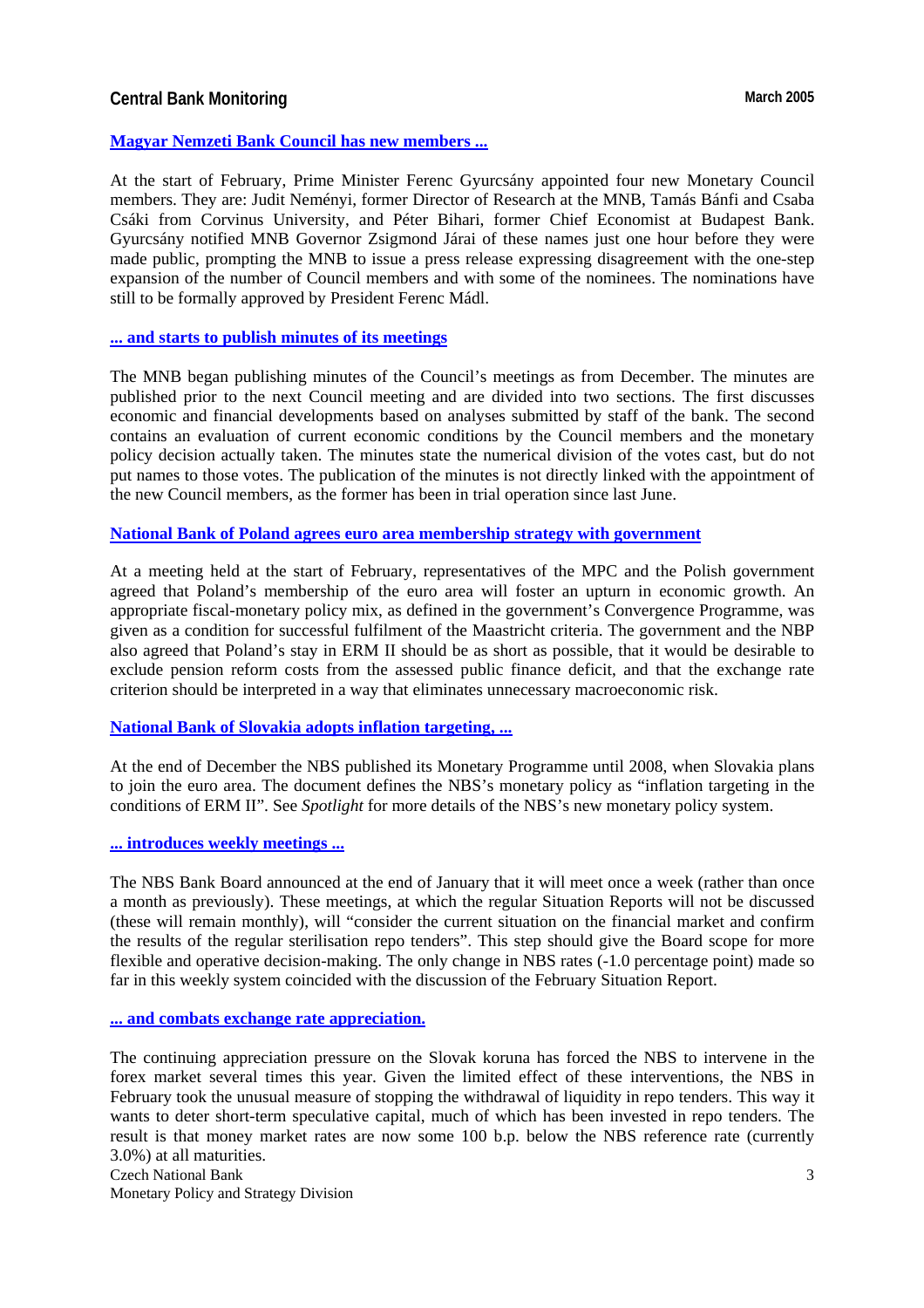# **3. Spotlight: National Bank of Slovakia introduces inflation targeting**

*At the end of December, the NBS published its Monetary Programme until 2008, when Slovakia plans to join the euro area. The document defines the NBS's monetary policy as "inflation targeting in the conditions of ERM II". The NBS's inflation targets envisage inflation falling steadily to a level guaranteeing compliance with the Maastricht inflation criterion*.

### **Reasons for adopting inflation targeting**

The main reason for the explicit adoption of inflation targeting is Slovakia's ambition to enter the euro area in the near future (2008–2009). This ambition was formulated in July 2003 in the "Joint Declaration of the Government of the Slovak Republic and the NBS on the Procedure of Entry to the Euro Area" approved during discussions of the "Strategy for Adopting the Euro". The Slovak strategy was updated last September, when the government approved a document entitled "Specification of the Strategy for Adopting the Euro in the Slovak Republic". Referring to the results of analyses and the advanced phase of reforms, this document states that introduction of the euro is realistic in 2009.

The specification of the timing of Slovakia's euro area entry allowed the NBS to set a time scale during which it will be responsible for meeting the inflation and exchange rate criteria. The NBS's plan is to enter ERM II in the first half of 2006 and satisfy the inflation criterion at the start of 2008. The declared target trajectory is consistent with this plan, envisaging average 12-month inflation below 2% at the time of the assessment of the inflation criterion. Membership of ERM II is not viewed as an obstacle. On the contrary, the NBS declares that ERM II should create an appropriate framework for nominal and real convergence and that it leaves sufficient room for adjustments to shocks.

The NBS regards the explicit setting of inflation targets as an instrument that will help it to satisfy the inflation criterion. The NBS will thus focus to a greater extent on shaping the public's inflation expectations and expects that the targets will provide economic agents with a more transparent and clearer framework for their saving and investment decisions and their wage bargaining.

### **Main attributes and specific features of the NBS's inflation targets**

The targets have been set in terms of annual consumer price inflation measured by the HICP index as of the year-end, i.e. in December 2006, 2007 and 2008. The targets are asymmetric – lower inflation is regarded as meeting the target. The NBS has also determined a predicted inflation outturn (again for the HICP) in December 2005 of 3.5%  $\pm$  0.5 p.p., which also has the character of a target (see Chart 1). Slovak HICP inflation is almost 0.2 p.p. lower on average than CPI inflation (see Chart 2), the index previously implicitly targeted by the NBS.

The inflation target is defined in the Programme as an unambiguous commitment to which the NBS will subordinate the conduct of monetary policy. This notwithstanding, the NBS leaves itself room for potential non-fulfilment of the target and defines a set of escape clauses, i.e. unexpected situations that are beyond the scope of monetary policy:

- non-fulfilment of the trajectory for fiscal deficits, which are meant to fall below 3% in 2007,
- administrative measures having an impact on the price level exceeding 1 p.p. in 2005, 0.6 p.p. in 2006, 0.8 p.p. in 2007 and 1.1 p.p. in 2008,
- significant fluctuations in energy prices,
- significant movements in the exchange rate (particularly vis-à-vis the USD) not associated with monetary policy measures and the development of economic fundamentals,
- food prices.
- extensive natural disasters.

Czech National Bank Monetary Policy and Strategy Division